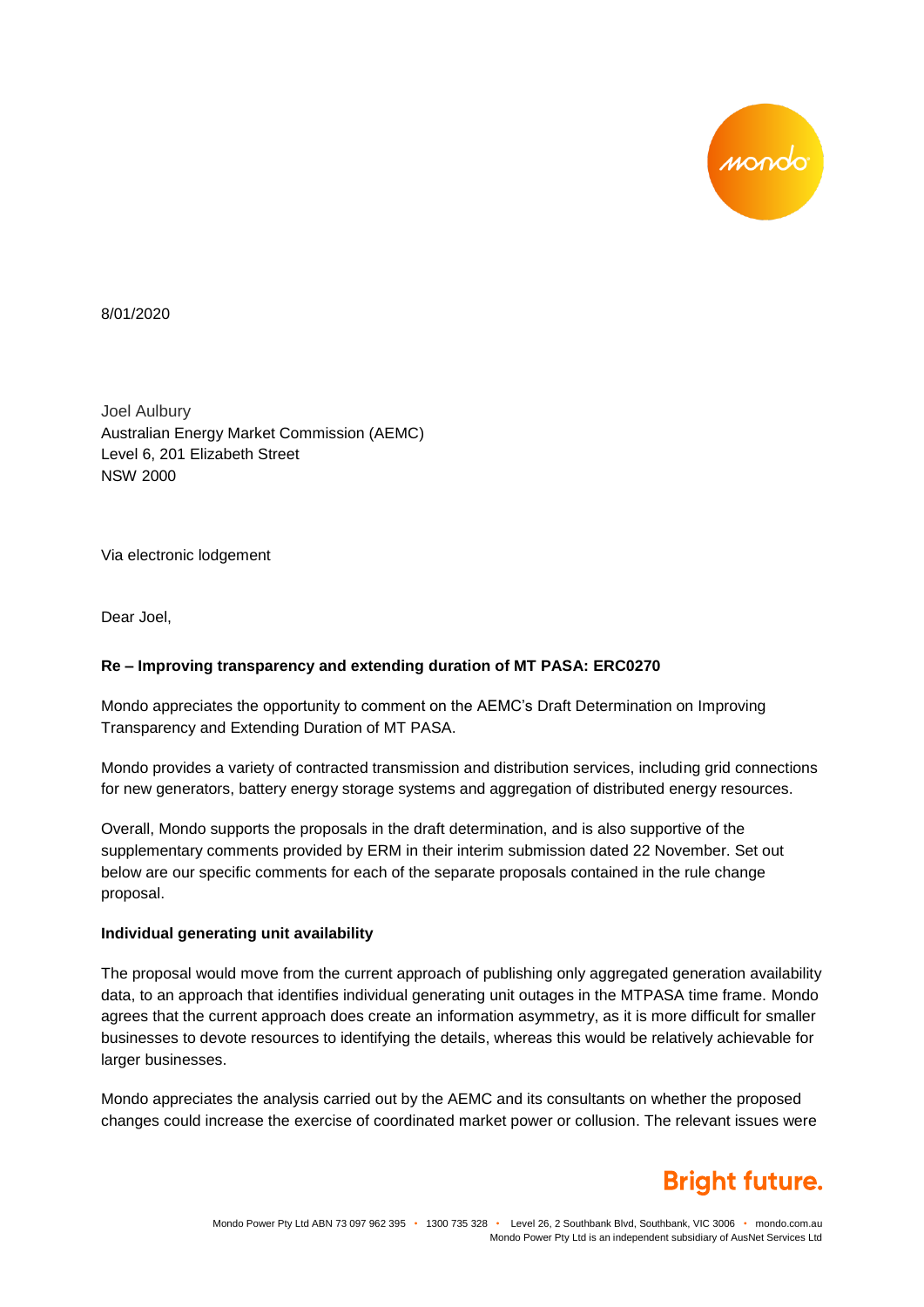carefully considered and the conclusion reached that publishing of unit-level generation availability is unlikely to increase the risk of collusion appears to be sound.

For these reasons, Mondo supports the changes as proposed.

### **Three year MTPASA duration**

The rule change includes a proposal to increase the duration of MTPASA from the current two years to three years. Mondo agrees with the conclusions reached in the draft determination that extending the MTPASA out to three years will enable participants to be better informed of the supply reliability outlook over a period relevant to investment and planning decisions, thus allowing more efficient resource allocation and improved supply reliability. These improvements are likely to result in lower overall costs to consumers.

Mondo supports this proposal.

## **Generator forced outage data**

The proponent has argued that the MTPASA calculations rely on generator forced outage assumptions which result in variations in available generation capacity across the simulations. This in turn leads to a lack of transparency. The proposal is to publish maximum and minimum aggregated scheduled generating availability, adjusted for forced outage assumptions.

Mondo agrees with the AEMC's conclusions that this change will improve the transparency and quality of information to participants, and will also promote reliability of the power system by allowing for more efficient scheduling of planned maintenance. Mondo supports this proposal.

### **Include intending generation availability**

As noted in the draft determination, it is currently somewhat unclear whether new generation projects are included in the MTPASA outlook. Mondo supports the AEMC draft determination for the Rules to require AEMO to include proposed generation in the MT PASA, consistent with the ESOO information requirements.

### **90 percent POE demand forecast**

The draft determination decision not to require publication of the 90 percent probability of exceedance forecast is supported, noting that AEMO no longer prepare this forecast for the ESOO, and also noting ERM's Interim Submission which also acknowledges this point.

### **Format for forecast and actual demand**

Mondo agrees that the current practice of publishing MTPASA forecast demand data 'as sent out', and actual demand data 'as generated', creates a difficulty in comparing forecast with actual demand data. Mondo therefore supports the draft determination to require AEMO to align the forecast and actual demand data formats.